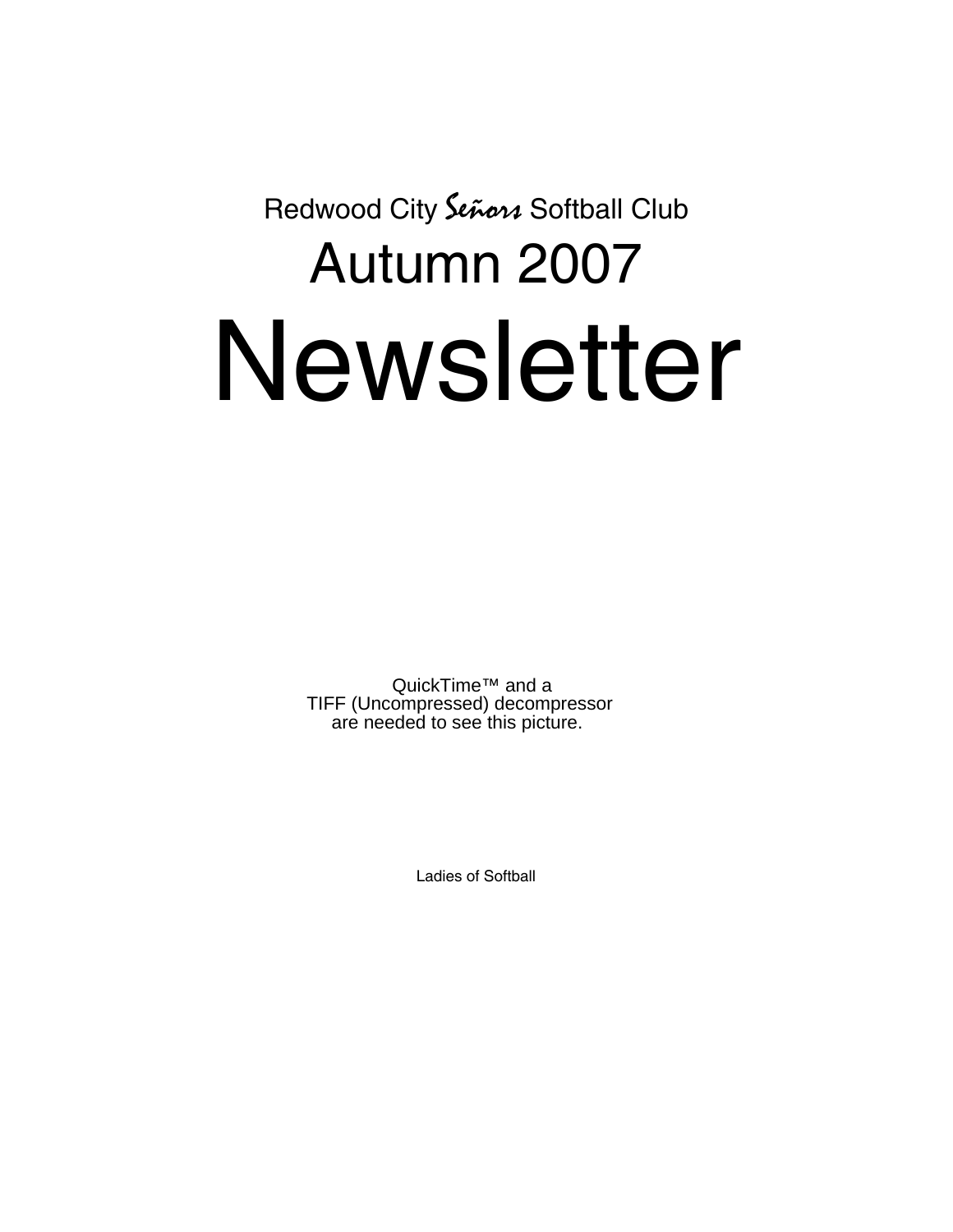## **President's Message**

Welcome to all the new members of our club. I have been involved in Redwood City Senior Softball since 1983 and have watched our club grow to almost 300 members. Our tournament teams are earning respect across the United States by their tenacious and competitive play.

Our summer League was a huge success thanks to Commissioner Mark Kaufmann and Bill Picht. As we start our Winter League, I am sure that Commissioner Debbie Coyne will maintain the high standards and great play that have always been part of this program.

Day play continues Tuesdays, Wednesdays, and Thursdays from 9-12 and thanks to the new turf at Griffin and Bechet fields, we will have fewer rainouts.

Our board has had some changes. Rick Allen, Ron Albrecht, Joe Buzzuto, and Gene Lind were unable to continue their terms for personal reasons. We thank them for all they contributed to the club. New board members Dennis Logie, Pat Michael, Debbie Coyne and Joe Kirby will join remaining board member Al Davis.

The rest of the board includes Vice President Bill Picht, Secretary Dave Reck, Treasurer Bob Cushman, Member Secretary Donna O'Farrell, and me, Glenn Kovas, President. Special thanks to Jack Hoover for acting as our liaison with the Redwood City Recreation Department.

Good luck this next year. See you on the fields.

 Sincerely, *Glenn Kovas* 

# **Saturday League Begins November 24**

This year's Saturday League will begin on November 24, with 8 teams invited to participate. As in the past, Hawes Park is available, but there is a possibility of moving to an all-weather field in Redwood City. Usually teams play a double-header on Saturday during the day, and there is often room for walk-ons to play each Saturday for teams missing players that day. All members of teams, and walk-ons, must be members of the Señors, as the play is paid for by the club. Bob Cushman and Dean Perkins will serve as co-commissioners of this league that will end in early February.

# **Tuesday Night Winter League**

The Tuesday night league will begin again with winter play in November. Debbie Coyne will serve as the commissioner and the league will play in the evening at Hawes Park. Those interested in playing should contact Debbie at 650-365-2785 or cphouse@mindspring.com.

# **Holiday Party on December 8**

The club's annual Holiday party will be held on Saturday night, December 8, at the Veteran's Memorial Building. Plans are for another splendid meal, lots of raffle prizes, an open bar, dancing, the announcement of Most Improved Player of the Year, and fun and fellowship. If you have an item to donate for the raffle, please contact Helen Amaya at 368-8916.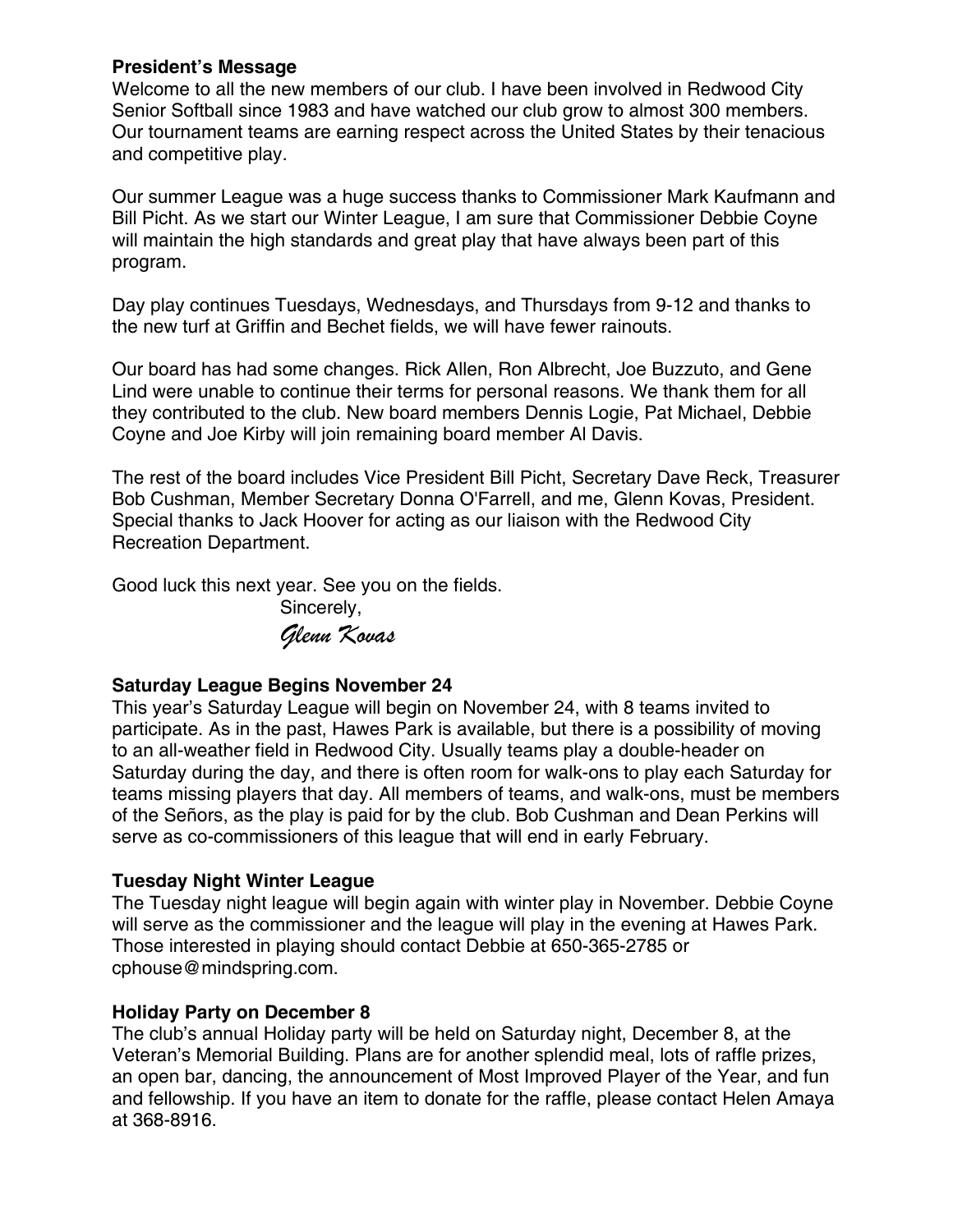## **Deadline for Dues Is December 31**

Just a reminder that dues can be paid at any time for the full year of 2008. New members after October 1 who pay their dues for 2007 through the end of the year will also be covered for 2008! What a bargain! Why not think of someone you can bring along to join the Señors? Please note that after January 1, only current members will be able to participate in open play or be part of a subsidized team for tournament play. We are also interested in updates on address, phone, and e-mail information to keep our large roster current.

# **What Your Dues Cover**

Once again, dues remain unchanged at \$35.00 for the entire year to be a member of the Redwood City Señors Softball Club. What do these dues cover? A variety of things: new softballs every day for open play about 150 times a year; liability insurance for members while playing; support for club sponsored teams in their tournament play; costs for hosting the annual Redwood City Tournament and the July Fourth One-Pitch Tournament and picnic; subsidizing a Holiday Party; and more. What a bargain! No wonder our membership has grown to 280 as of October 1, 2007.

# **Information: Rain Line and Web site**

If you are concerned about field conditions, location of open play, rain conditions at tournaments out of the area, and many other items, the club has an info line at 650-363- 1140. It's accessible 24-hours a day. Check there first for information. The club also has a website at *www.softball.us*.

# **One Pitch Tournament Results**

The annual Fourth of July One-Pitch Tournament and picnic was a great success with 8 teams with 109 players participating and a large crowd of fans present on this holiday occasion. Teams were balanced for skills and age, with each team pitching to itself. Congratulations to Jerry Marsh who threw a no-hitter...at his own team!

## **Tuesday Night Summer League**

This summer's Tuesday night league was an active and competitive one. Thanks to Mark Kauffman for serving as commissioner of this league.

## **2008 Tournament Dates**

For those of you who like to plan ahead, our annual Redwood City Tournament for teams throughout California will be held on June 21 and 22, 2008. Our One-Pitch Tournament will be on July 4, 2008. And the nearby Palo Alto Tournament dates have been set as June 7 and 8, 2008.

## **Home and Away Challenges**

As senior softball develops in nearby communities, there are increasing opportunities for home and away games with teams from these areas. Recently, players from San Bruno have been playing some of our players during the week.

## **Tournament Results For Sponsored Teams**

The club has always encouraged the formation of club members into tournament-worthy teams. This encouragement is more than good wishes! We pay the ASA registration for these teams, pay their liability insurance through ASA, give them \$350 toward tournament entry fees, and waive the tournament fee for our own Redwood City Tournament.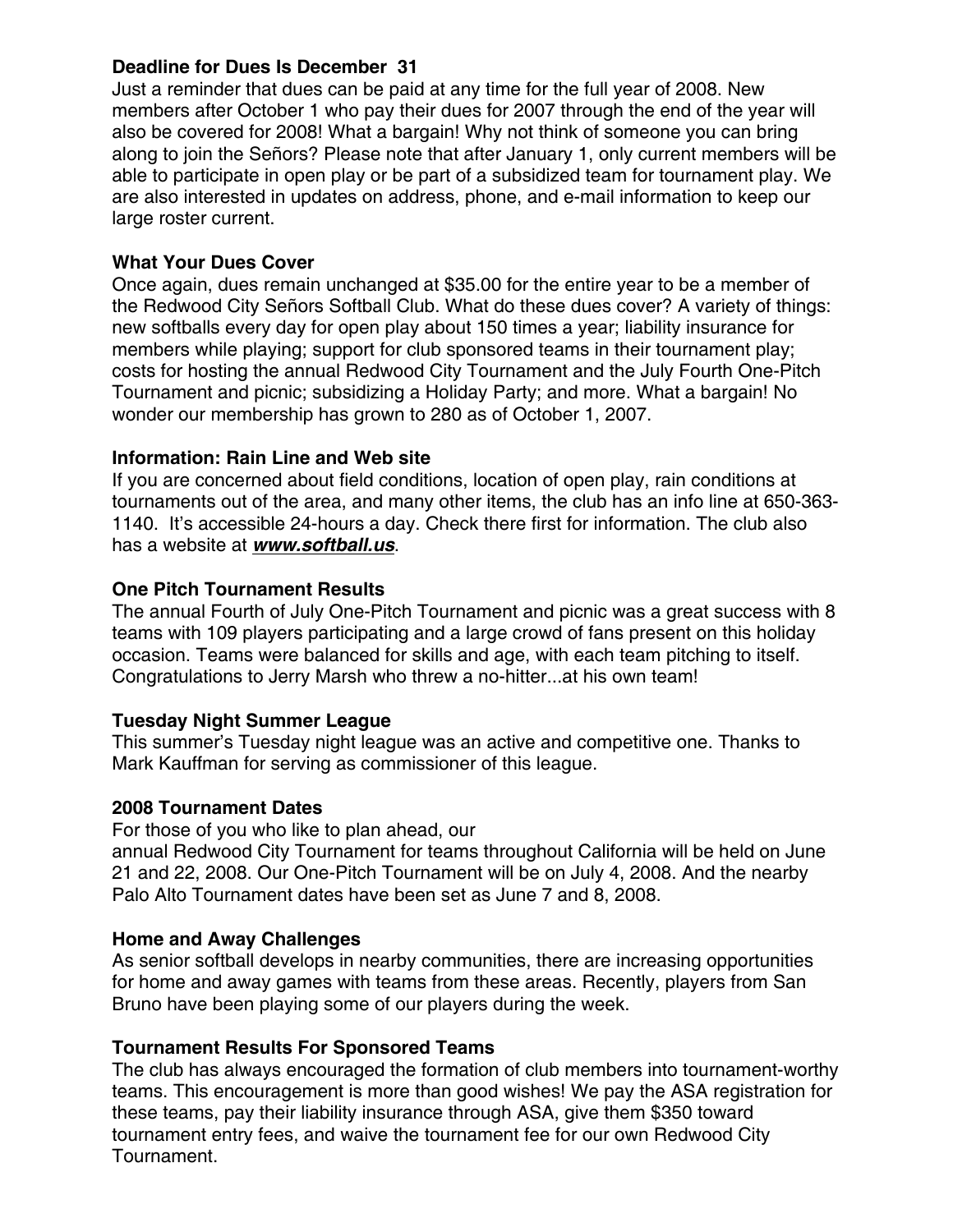This year, seven teams benefited from this support. Here is how they did in Northern California Senior Softball Association tournaments through the end of the season:

The Bay Supporters 50s, our top team, ranked 30th in northern California, won one tournament, but also won a bronze medal from the Huntsman Senior World Games against major and major+ teams, including former gold medal winners.

The Cardinals 60s, ranked 75th, won in 2006, then struggled early on but won their first tournament, undefeated, in September.

State Roofing Systems Royals 70s, ranked 78th, won last year's World Championship and a Huntsman Games gold medal in their age bracket. Despite being reclassified into higher brackets in 2007, based on these wins, they still won 4 tournaments, plus the California Cup and the Northern California championship.

State Roofing Systems Royals 65s, ranked 79th, won one tournament, coming in second to the Royals 70s in the Northern California championship.

Palo Alto Chiefs 70s, ranked 90th, had an extremely successful year, winning 4 tournaments.

Redwood City Chiefs 65s, ranked 98th, a new combined team, did not win a tournament but was very active in tournament action.

Redwood City Chiefs 75s, ranked 103rd, still entered 11 tournaments, but was not successful this year in winning any. They were the highest ranked 75 team in the NCSSA.

#### **Miken Bats In Open Play**

Have you seen Bob Wilson's smile recently? And his hitting? The board voted in the spring to allow the use of Miken Ultra II bats in open play by all members 80 and over. Thanks to a generous donation by a member, the club was able to buy, for 1/3 the list price, a new Miken to be shared by the older players. This step was so well received by our older members, and those regulars playing with them, that the board voted to extend the use to any member 75 and older.

## **New Fields For Open Play**

With the completion of its new fields, Redwood City welcomes the club back to the new all-weather artificial surface fields at Griffin and Bechet. Our old field has been reconfigured and is no longer large enough for open play. There is the possibility of using McGarvey when there is contention for fields, as well as the fields at Hoover School. These upgrades should allow a lot more games during the wet season.

## **Club Hats Still Available**

President Glenn Kovas still has some club baseball hats with this year's design available for sale. If you would like one, they are only \$8.00.

## **Trip To the San Jose Giants**

In what has become a summer tradition, 32 members journeyed to an evening game of the San Jose Giants AAA ball club. The scores and game are usually forgotten, but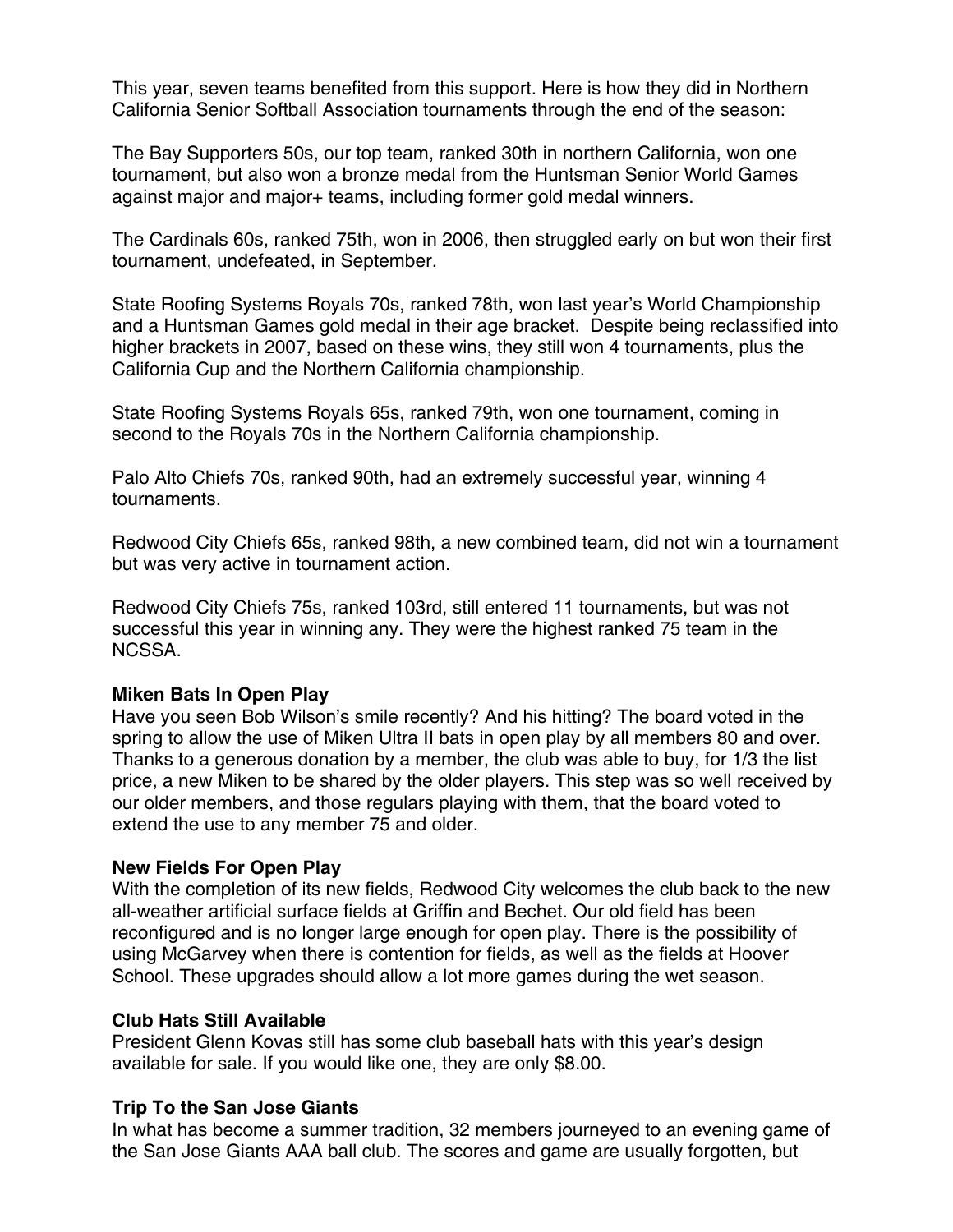everyone remembers the fantastic barbecue and good times. Join us this coming year for this fun event.

#### **We Remember**

Since our last newsletter notice, the following club folks have passed away:

Bob Null, February 2006 Dick DeBrine, April 2006 Ray Garcia's wife, Ann, June 2006 John Gardetto, September 2006 Ramon Dominquez, September 2006 Ray Doherty, April 2007 Joe Bozzuto's wife, Emily, May 2007 Albert Hopkins, June 2007 Al Lambrechts, October 2007 Rusty Lewis, October 2007

## **Batting Instruction Planned**

The board is investigating the possibility of group batting instruction with a professional instructor, former S.F. Giant, Terry Whitfield. This instruction would be on Mondays and Fridays in Redwood City and limited each day to ten players to allow personalized help. Group instruction should keep the fees at \$10.00. Send Donna O'Farrell (donna94025@aol.com) your email address as more information will follow.

## **See's Candy**

Brenda Guzman has registered the club with See's Candy for the "quantity discount" program for the Christmas Season. The catalog and order forms will be available during day-play sometime in November.

Order different kinds of chocolate, regularly \$14.50 per pound, discount price is \$10.75. For some candies the discount is from \$14.50 to \$10.15!

## **Ron Baughman Appreciated**

Club member Ron Baughman is a volunteer umpire not only for many open play days, but also for our Saturday league. He travels by bus to be present at these games, and is willing to walk from the bus a mile away. The club appreciates his effort, and recently the board voted a modest gift of a bus pass as a thank you.

## **By-laws Change Proposed For Annual Meeting**

The annual meeting of the club will be on January 7, 2008. At that time, election of officers will take place, new board members will be confirmed, and other agenda business items will be addressed. Every member is welcome to attend.

This year, there are some By-laws revisions to vote on. In summary, there are some typographical corrections, and some additions intended to clarify eligibility for membership in the club, particularly in light of the necessary skill level to prevent injury. The entire proposed by-laws are posted on the Señors' web site, including changes. Proxy statements can be obtained from the Secretary. Significant excerpted By-laws changes are as follows: